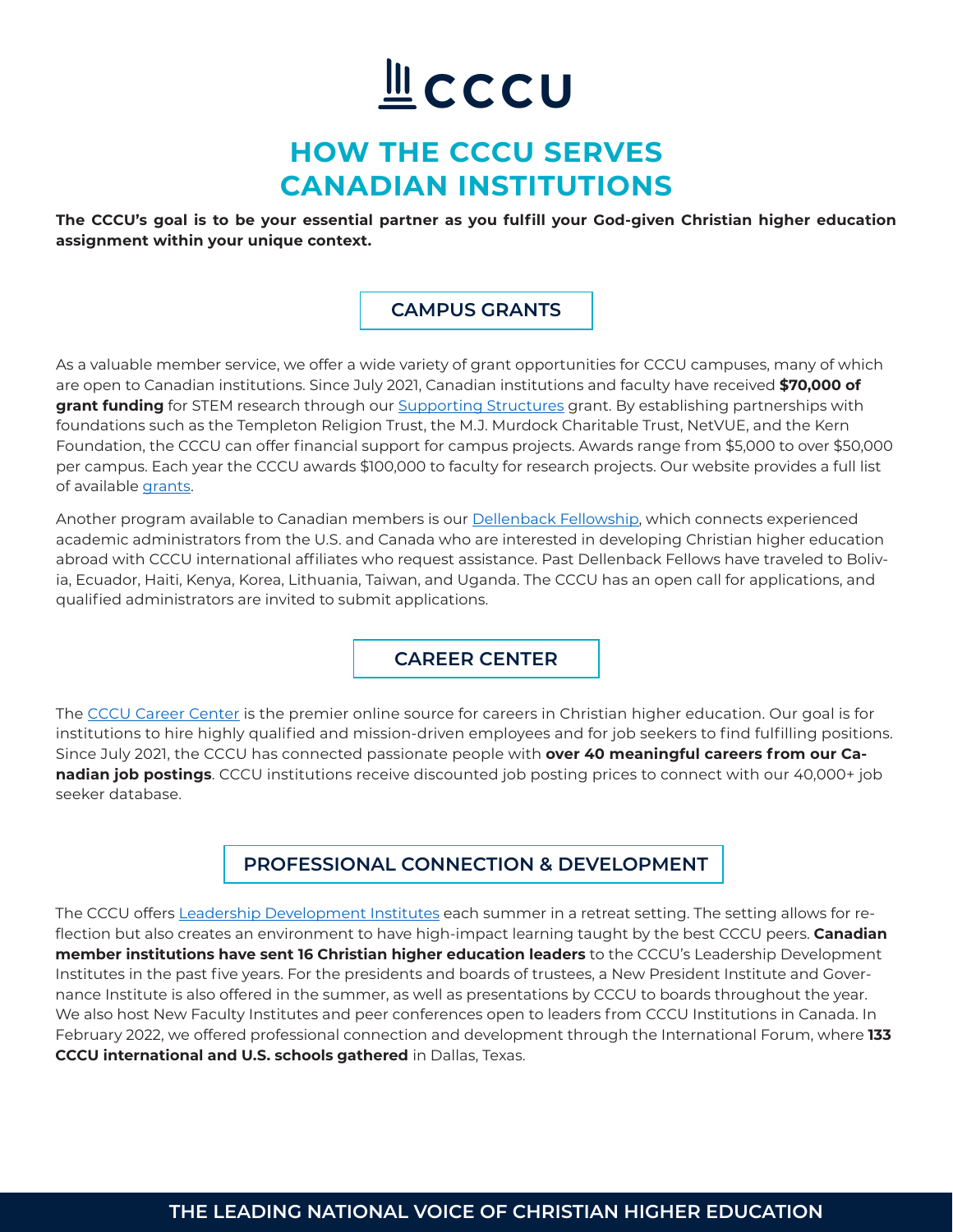#### **UPCOMING [2022-2023 EVENTS](https://www.cccu.org/events/)**

- June 5-9, 2022 [Multi-Ethnic Leadership Development Institute \(M-E LDI\)](https://www.cccu.org/programs-services/institutes/multi-ethnic-leadership-development-institute/) Cedar Springs, WA
- June 9-13, 2022 Effectiveness in Leadership (Leadership Institute for CCCU Executive [Women Leaders\)](https://www.cccu.org/programs-services/institutes/executive-women-leaders-ldi/) – Cedar Springs, WA
- July 20-22, 2022 [New Presidents Institute](https://www.cccu.org/cccu_event/new-presidents-institute-2022/) Carlsbad, CA
- July 22-25, 2022 [Governance Institute](https://www.cccu.org/cccu_event/governance-institute/) Carlsbad, CA
- February 1-4, 2023 [Presidents Conference](https://www.cccu.org/cccu_event/2023-presidents-conference-3/) Washington, D.C.
- February 13-15, 2023 [Multi-Academic Conference I](https://www.cccu.org/cccu_event/2023-multi-academic-conference-2/) Miramar Beach, FL
- February 15-17, 2023 [Multi-Academic Conference II](https://www.cccu.org/cccu_event/2023-multi-academic-conference-ii-2/)  Miramar Beach, FL

*CCCU events include key leader conferences, International Forums, and special topic webinars. All events are regularly updated on the CCCU events page.*

#### **GLOBALED**

[CCCU GlobalED](https://www.cccuglobaled.org/) acts as an extension of your campus to foster students' intellectual, cultural, vocational, and spiritual growth across the globe. In the past five years, the CCCU has **hosted 41 students from our Canadian institutions** in the CCCU's GlobalED experiential education programs. The CCCU offers three high-impact experiential education programs: [American Studies Program \(ASP\)](https://www.cccuglobaled.org/asp/) in **Washington, D.C.**; [Middle East Studies Program \(MESP\)](https://www.cccuglobaled.org/mesp/) in **Amman, Jordan**; and [Scholarship & Christianity \(SCIO\)](https://www.cccuglobaled.org/scio/) in **Oxford, England**. These GlobalED programs extend the educational mission of CCCU schools by providing culturally engaging learning experiences that foster students' intellectual and spiritual growth and equip them to live our their Christian faith in the world.

In the past year, we have also partnered with three of our CCCU institutions to reestablish connections with the [Los Angeles Film Studies Center](https://www.olivet.edu/lafsc) (owned by Olivet Nazarene University), the [Contemporary Music Center](https://www.cmcnashville.com/) (owned by Greenville University), and the [Uganda Studies Program](https://www.ugandastudiesprogram.org/) (owned by Uganda Christian University).



#### **JOURNEY TO DISTINCTION**

The CCCU launched a new campaign, [Journey to Distinction,](http://www.journeytodistinction.com
) highlighting the stories of Christian college students for the purpose of inviting students, parents, pastors, and others to see anew what God is doing in the lives of young men and women graduates and those yet to walk across the finish line.

#### **Your campus can be involved in the following ways:**

- Explore the website to see how it can be a tool for your enrollment and PR teams:
- Become a Journey to Distinction launch partner here: www.ccculaunchpartner.com
- Send the CCCU students stories from your campuses that can be featured in the "[News](https://www.journeytodistinction.com/news-press)" section
- Share the stories through your campus' social media channels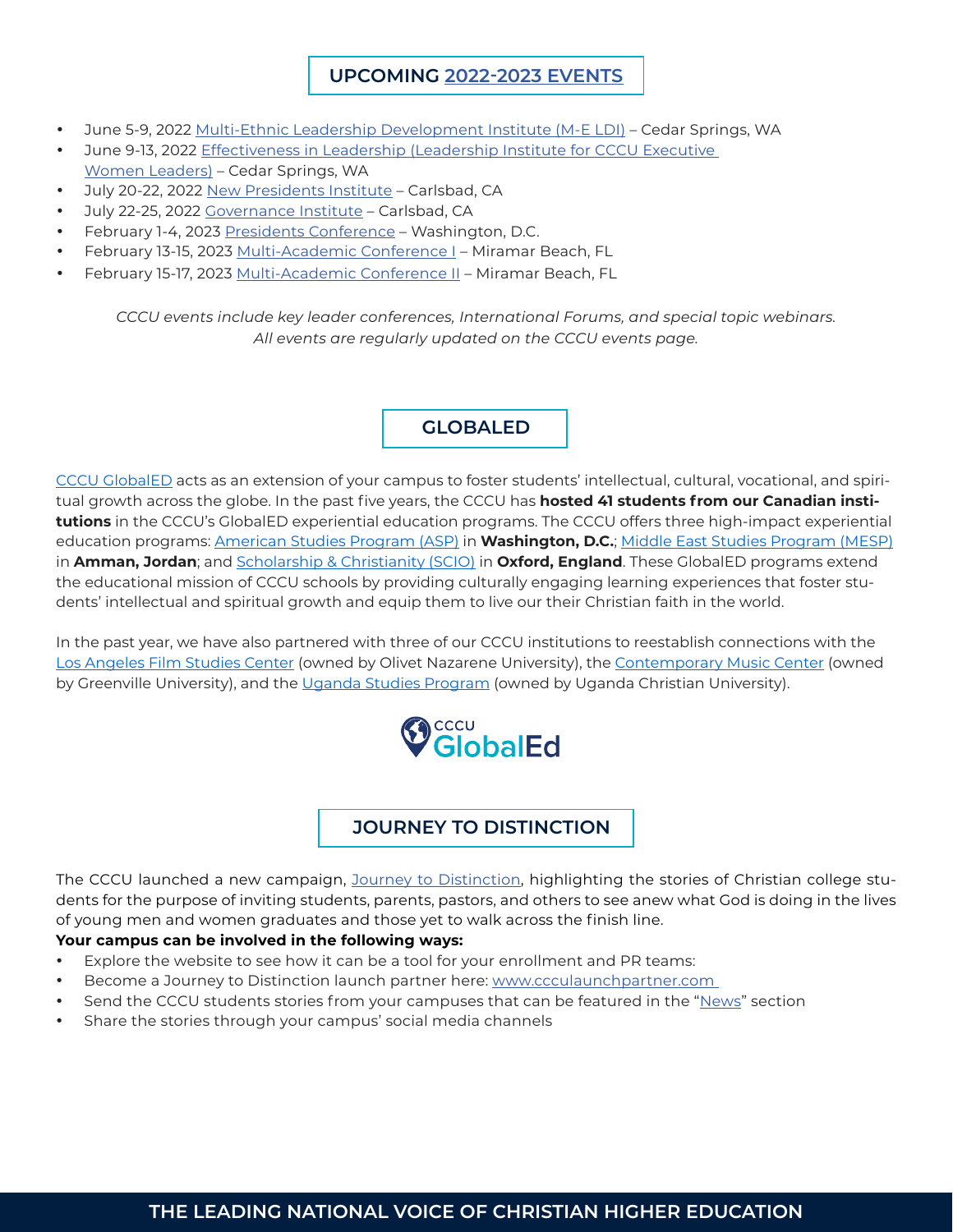#### **DIGITAL NETWORKING OPPORTUNITIES**

- **• Shirley's Snapshot**: These twice-monthly emails to CCCU presidents from President Shirley Hoogstra are an excellent way to stay connected and up-to-date on the work of the CCCU. These also include a regular feature to introducing our international presidents and giving them an opportunity to share campus updates. This is a unique way to foster connections among our global network of presidential peers, some of whom may not have had an opportunity to meet other CCCU colleagues in person.
- **• Advance and eAdvance**: Our semi-annual publication, [Advance,](https://www.cccu.org/magazine/) is always published online with both links to individual articles as well as a PDF of the full print version. The Advance magazine is a resource containing research, news, book reviews, interviews, feature articles, and other content that provides a vast array of timely and relevant information for the work of Christian higher education. Leaders from CCCU institutions across the globe regularly contribute to the magazine. The *eAdvance* arrives in your inbox each month with links to valuable resources, updates on upcoming professional development opportunities, and the latest CCCU news.
- **• Networking Communities**: To foster essential online collaboration among Christian higher education professionals, Networking Communities enable individuals in the same position across the CCCU to ask questions specific to their field, share best practices, and collaborate on new projects. Click [here](https://secure.cccu.org/Membr/Membr/Create_Account_no_Sign_In.aspx?returnprev=t&returnurl=%2fMembr%2fMembr%2fAccountPage.aspx) to join a listserv networking community.
- **Services to Presidents:** Because CCCU presidents are the key figures charged with providing visionary leadership to their unique campus communities amid challenging times, we provide an array of training, networking, resources, and professional development opportunities for them.

#### **PRODUCTIVE PARTNERSHIPS**

- **Online Education**: The CCCU has partnered with the education technology company [CampusEDU](https://www.campusedu.com/) works directly with campuses to create online courses and provide them with a suite of tools to connect with and reach this generation of learners. Their innovative platform seeks to transform the online education world by creating a compelling virtual learning environment for students. CampusEDU is actively connecting with Canadian universities and adding partners. For more information, contact Mark Shepherd at [mshepherd@](mailto:mshepherd@campusedu.com) [campusedu.com.](mailto:mshepherd@campusedu.com)
- **• Online Course Sharing Consortium**: This innovative consortium with [Acadeum](https://go.acadeum.com/cccu) enables CCCU institutions to share online courses across a common platform with other institutions that share a Christ-centered mission. Participating institutions can strengthen enrollment by expanding their curriculum and academic offerings with minimal expense, while also improving student retention and degree completion rates. CCCU institutions have the freedom to select which courses from partner institutions are open to their students, who can take these courses as part of their regular semester block as well as during the winter or summer. Canadian institutions are able to take advantage of this opportunity; if you are interested in learning more, contact Rick Ostrander at [rick@acadeum.com.](mailto:rick@acadeum.com)